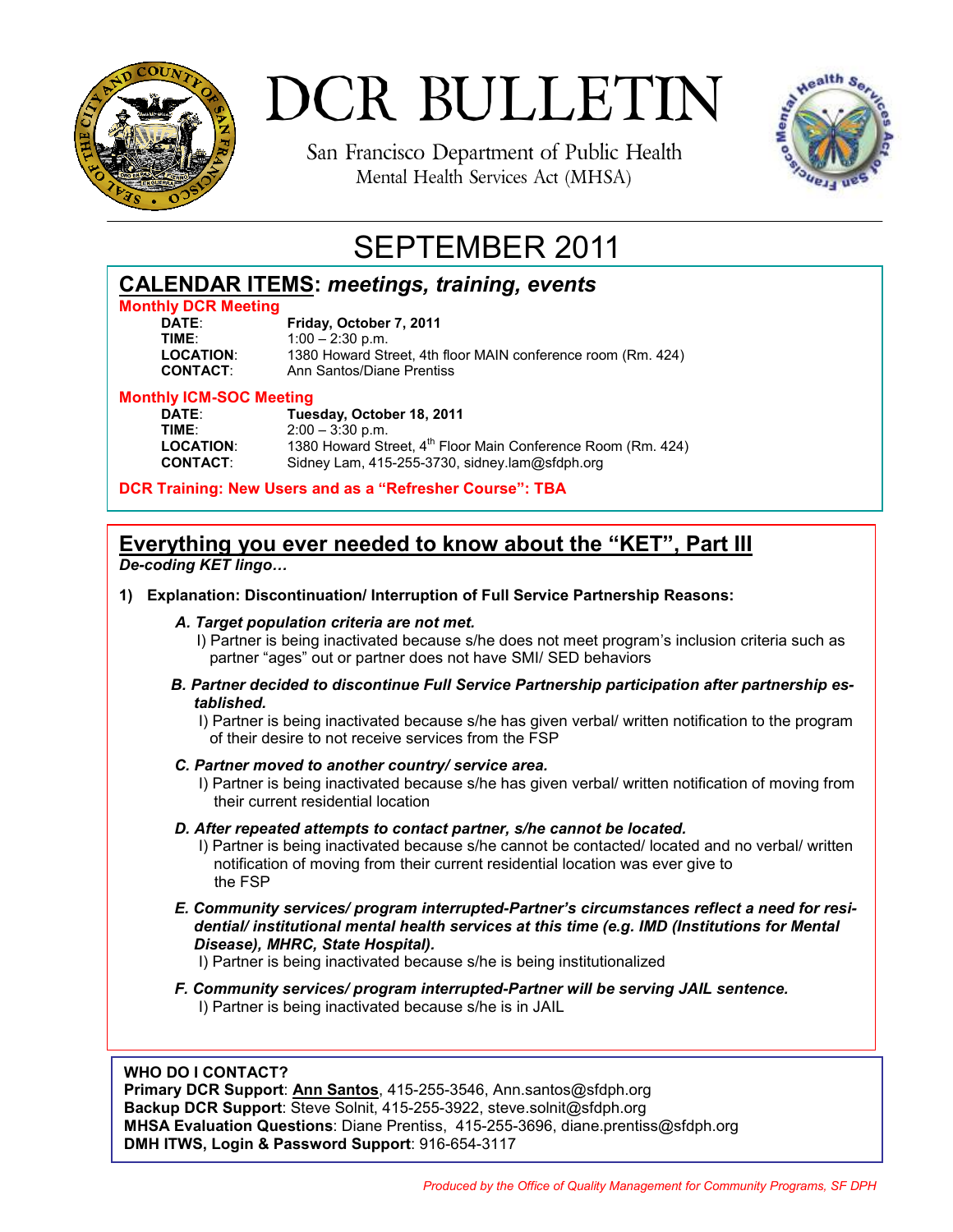

San Francisco Department of Public Health Mental Health Services Act (MHSA)



# SEPTEMBER 2011

## **Everything you ever needed to know about the "KET", Part III**

*De-coding KET lingo…*

*Discontinuation/ Interruption of Full Service Partnership Reasons:…(continued)* 

- *G. Community services/ program interrupted-Partner will be serving PRISON sentence.* I) Partner is being inactivated because s/he is in PRISON
- *H. Partner has successfully met his/ her goals such that discontinuation of Full Service Partnership is appropriate.*

I) Partner is being inactivated because s/he has fulfilled FSP Graduation criteria.

 *I. Partner is deceased*

I) Partner is being inactivated because s/he has passed away

## *2) "DISCONTINUATION Date" in the DCR:*

 The discontinuation date should be the last date in which the FSP had "face-to-face" contact with the partner.

## *3) "MHSA Stabilization Housing": For partners who use TAY Housing or are at 990 Polk When completing the KET:*

1) Under the Residential Information Section choose the option: **Emergency Shelter/ Temporary Housing** 

## **-AND-**

2) Under the Change in Administrative Information Section choose the option: MHSA Housing Program—-> Now enrolled in the MHSA Housing Program

## *4) Residential Coding Guidelines:*

A) MHSA DCR Workgroup: Residential Coding Guidelines (see attached): -Describes when:

- 1) MHSA Housing box should be checked
- 2) Minimum requirement for a kitchen & for a bathroom to be part of a unit
- 3) How to code Conard, Baker Places, & Progress Foundation
- B) Residential Setting Options for MHSA Clients EXCEL Sheet (see attached) -Gives information regarding:
	- 1) Description of residence as SRO, apartment, shared housing
	- 2) Whether or not a site is an MHSA Stabilization Unit
	- 3) Correct code for the type of DCR Residential Setting

*Please be sure to LOG-IN to the DCR at least once a week to check for any Quarterly Reports coming due!*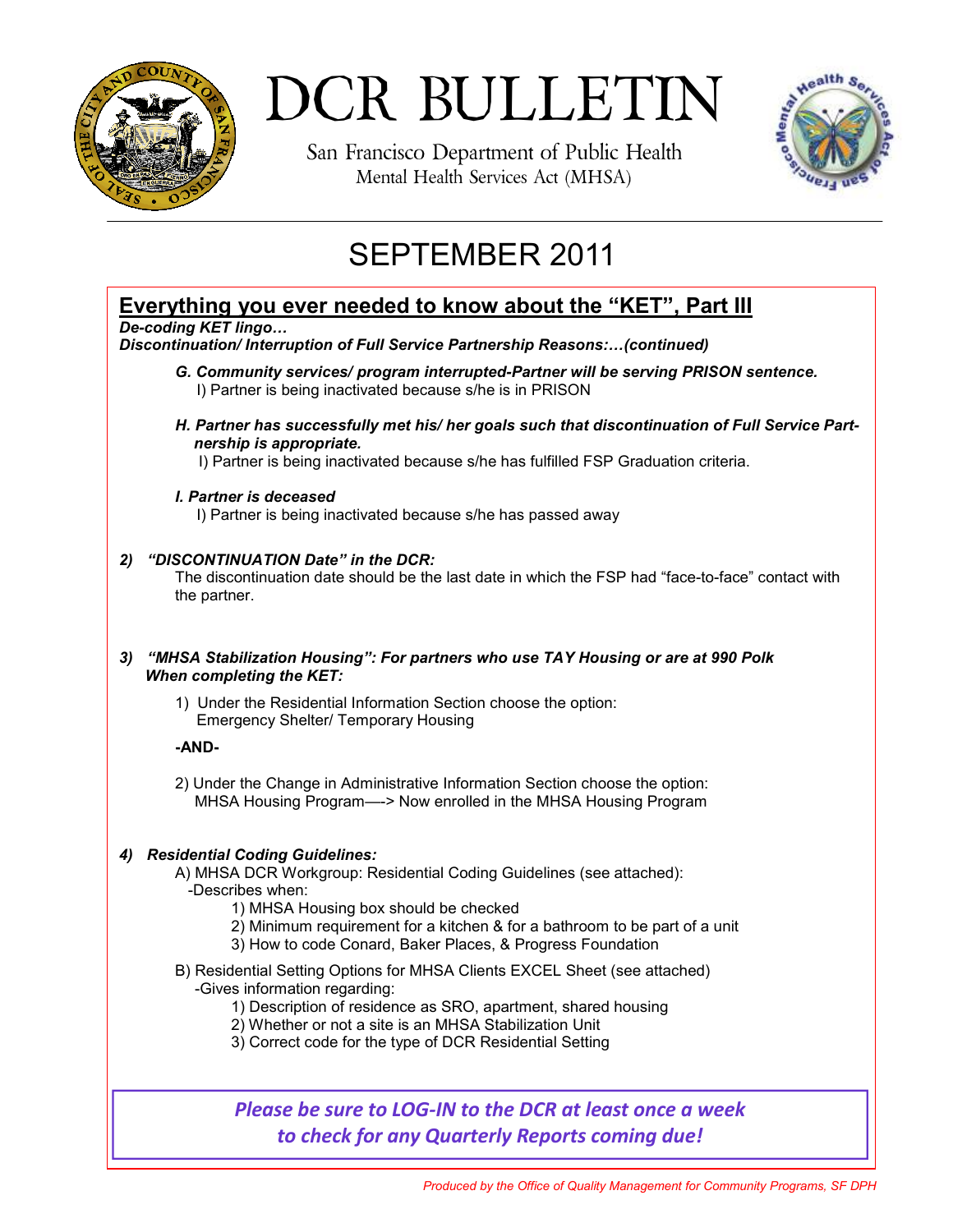

San Francisco Department of Public Health Mental Health Services Act (MHSA)



# SEPTEMBER 2011

| <b>SURPRISE QUIZ: TEST YOUR KNOWLEDGE ON THE KET:</b><br>1) When should a KET be completed?<br>A) Change in Partnership Status<br>B) Change in Residential Setting<br>C) Change in Education<br>D) Change in Employment<br>E) Change in Legal Issues/ Designation<br>F) Change in Emergency Intervention<br>G) All of the above<br>H) Once every three months<br>I) Choices B and E ONLY |                                                                                                                                                                                                                                                                                                                                   |  |  |
|------------------------------------------------------------------------------------------------------------------------------------------------------------------------------------------------------------------------------------------------------------------------------------------------------------------------------------------------------------------------------------------|-----------------------------------------------------------------------------------------------------------------------------------------------------------------------------------------------------------------------------------------------------------------------------------------------------------------------------------|--|--|
| <b>TRUE OR FALSE?</b>                                                                                                                                                                                                                                                                                                                                                                    |                                                                                                                                                                                                                                                                                                                                   |  |  |
| 2) _______ You can record multiple events on the KET if they happen in the same month.                                                                                                                                                                                                                                                                                                   |                                                                                                                                                                                                                                                                                                                                   |  |  |
| 3) _____ When two key events occur in the same domain of the KET you can record both events on the<br>same KET.                                                                                                                                                                                                                                                                          |                                                                                                                                                                                                                                                                                                                                   |  |  |
| 4) The View/ Update Current KET Status screen will show you the current status of your partner<br>based on the most recent values entered on the PAF & KET.                                                                                                                                                                                                                              |                                                                                                                                                                                                                                                                                                                                   |  |  |
| The 30 Day KET Event Notification (s) section of the home page lists all partners who have<br>been in a "transitory" residential setting and serves as a reminder to do a KET when they are no<br>longer in that setting.                                                                                                                                                                |                                                                                                                                                                                                                                                                                                                                   |  |  |
| 6) ________ A KET is needed when a partner moves from one SRO to another.                                                                                                                                                                                                                                                                                                                |                                                                                                                                                                                                                                                                                                                                   |  |  |
| <b>MATCHING: Please put all choices in correct sequence per question</b>                                                                                                                                                                                                                                                                                                                 |                                                                                                                                                                                                                                                                                                                                   |  |  |
| 7) Partner transferred to a new PSC in my agency.<br>What should I do: ______, _____, ______                                                                                                                                                                                                                                                                                             | A) Open a new KET<br>B) Complete the "Date of PSC ID Change" & select<br>new PSC                                                                                                                                                                                                                                                  |  |  |
| 8) Partner transferred to a new FSP.                                                                                                                                                                                                                                                                                                                                                     | C) Press submit and you are done                                                                                                                                                                                                                                                                                                  |  |  |
| What should I do: ______, _____, _____, ______,                                                                                                                                                                                                                                                                                                                                          | D) Choice H ONLY<br>E) Find who new PSC will be at the new FSP                                                                                                                                                                                                                                                                    |  |  |
| 9) Partner left the program.<br>What should I do:<br>10) Partner who was discharged from the FSP and<br>came back. What should I do:                                                                                                                                                                                                                                                     | F) Complete "Date of FSP Change", select FSP<br>G) Enter Date Partnership Status Change<br>H) This quiz is SO unfair!<br>I) Select "Discontinuation"<br>J) Select Reason for Discontinuation<br>K) Partnership Menu, select Inactive Partners<br>L) Choose partner on inactive list<br>M) Enter date partner returned to services |  |  |

N) Press the reactivate button

# Please contact Ann if you have a question or an idea for a DCR Bulletin item! Thanks.